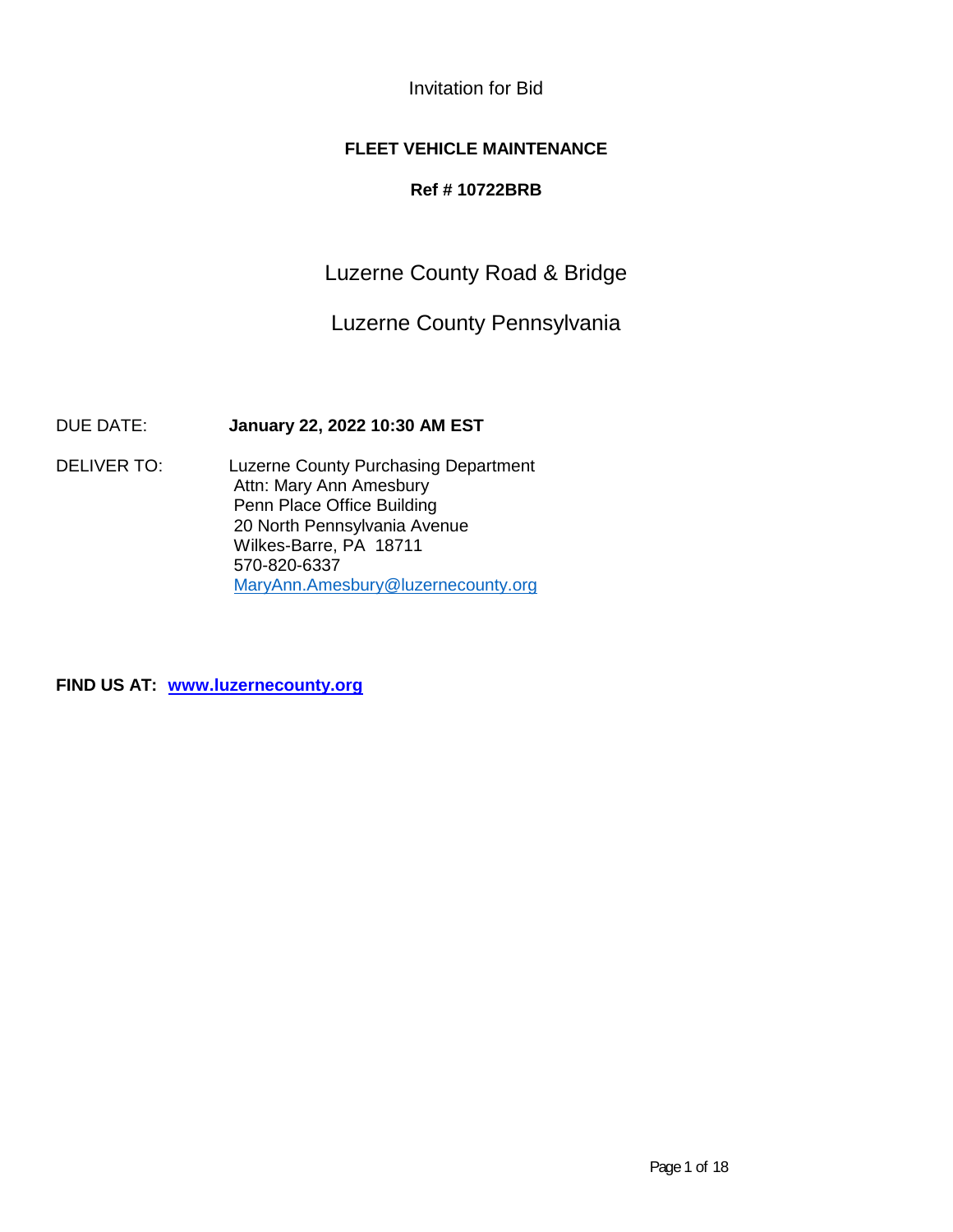# **ATTENTION:**

**Bids will be received weekdays between the hours of 9:00 AM to 4:00 PM only (excluding holidays). All bids must be delivered by the time stated in the bid packet. All bids must be delivered to:**

> **Luzerne County Purchasing Department 20 North Pennsylvania Avenue Suite 203 Wilkes Barre, PA 18711**

**Failure to follow these instructions will result in bid rejection.**

**Any questions in regard to the bid package, please contact Mary Ann Amesbury At 570 - 820 -6337 or [MaryAnn.Amesbury@luzernec](mailto:MaryAnn.Amesbury@luzerne)ounty.org**

# **ATTENTION**

**YOU MUST PRINT THE BELOW ADDRESS AND BID INFORMATION AND AFFIX TO THE OUTSIDE OF YOUR BID ENVELOPE. THE BID WILL NOT BE ACCEPTED IF THIS INFORMATION IS NOT PROVIDED.**

| <b>Luzerne County</b>                         |  |
|-----------------------------------------------|--|
| <b>Purchasing Department</b>                  |  |
| <b>Penn Place Bldg.</b>                       |  |
| Suite 203                                     |  |
| 20 N. Penn Ave.                               |  |
| Wilkes-Barre, PA 18711                        |  |
| All bid returns must have this label attached |  |
| With the name and reference number of         |  |
| the bid to the outside of the return envelope |  |
| (UPS, FEDEX, etc.) or it will be rejected.    |  |
| <b>Bid Name</b>                               |  |
| <b>Company name</b>                           |  |
| Reference #                                   |  |
|                                               |  |

**Bidders who use USPS Services, PLEASE NOTE: The Post Office does not deliver mail directly to Penn Place.**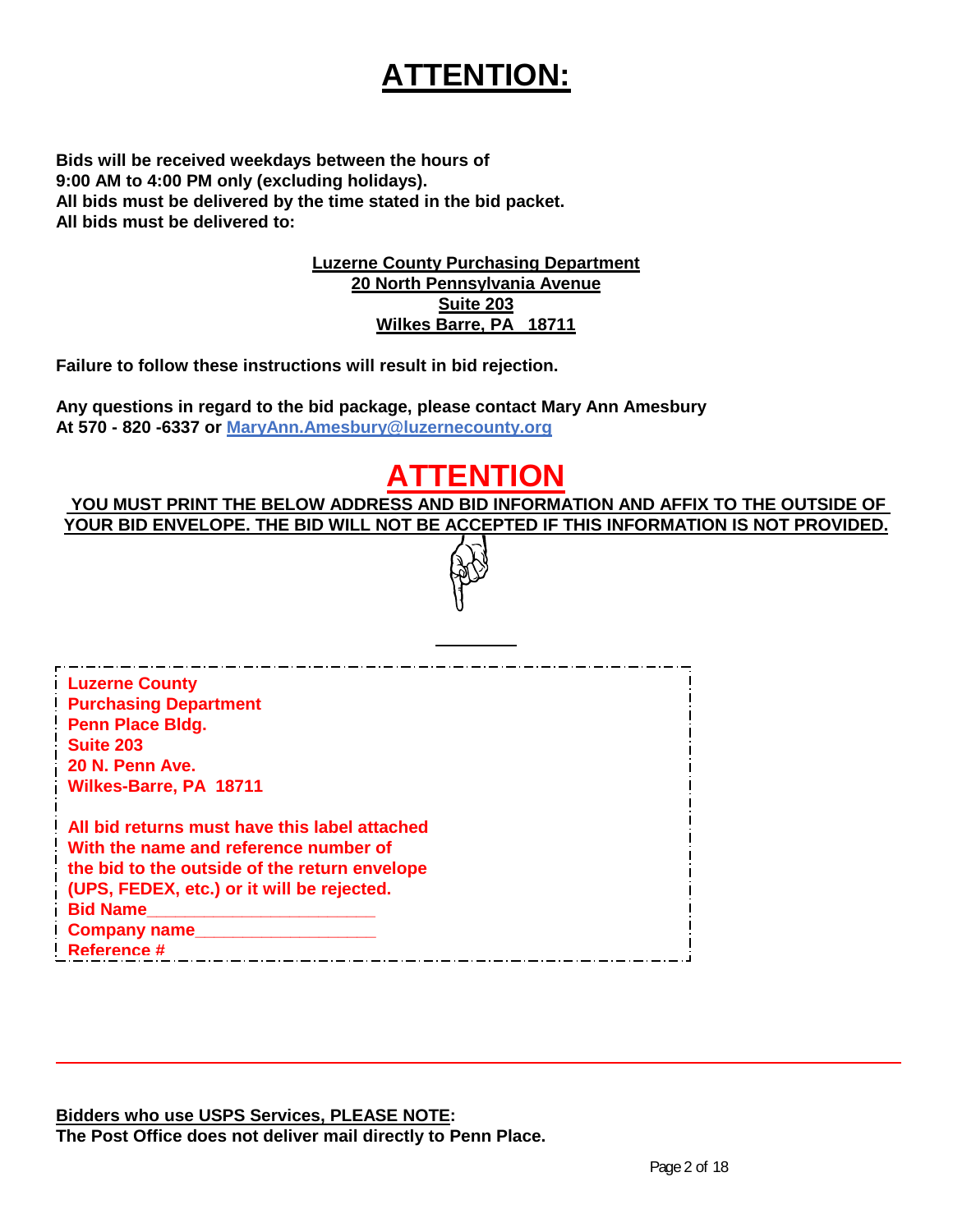**You should allow additional time for your bid to be forwarded from the Court House to Penn Place. It is the Bidders responsibility to get their bid packets to the Purchasing Department by the time specified.** 

## **LUZERNE COUNTY WILL NOT BE RESPONSIBLE FOR LATE OR MISDIRECTED MAIL.**

## **COUNTY OF LUZERNE**

#### **Part 1 General Requirements**

**1-1. Purpose.** This Bid is being solicited by Luzerne County Road & Bridge Department.

**1-2. Issuing Office.** This Bid is issued by the Luzerne County Purchasing Department. Questions regarding this Bid can be addressed by contacting the Luzerne County Purchasing Department at (570) 820-6337 or MaryAnn.Amesbury@luzernecounty.org. The Issuing Office is the primary point of contact for this Bid. **The Road & Bridge Department is the secondary point of contact for this Bid.**

**1-3. Scope.** This Bid contains instructions to prospective proposers and specifications for **FLEET VEHICLE MAINTENANCE**. Proposals must be submitted to the primary issuing office no later than **January 22, 2022 at 10:30AM EST**. Luzerne County is soliciting this Bid to secure **FLEET VEHICLE MAINTENANCE** for a base agreement period of **two years (2) years**.

**1-4. Background.** The County of Luzerne, a third class County in the Commonwealth of Pennsylvania, is soliciting bid proposals from qualified individuals and automotive vendors in the Commonwealth of Pennsylvania. The County desires to obtain the highest quality of fleet vehicle services at the lowest cost to its taxpayers.

#### **1-5. Technical Proposal Requirements.**

- 1. Vendors must have experience, qualifications, delivery fleet and facilities to handle this kind of contract.
- 2. Invoice each order separately. Do Not mix purchase order numbers on a single invoice.
- 3. Luzerne County reserves the right to make purchases from other vendors should it be on an emergency basis or should there be a substantial price difference favorable to Luzerne County.
- 4. All bids are to be compared on the basis of meeting all necessary specifications. No bidder may withdraw his bid for a period of sixty days after the date of opening the proposal. The County reserves the right to award the bid to the vendor other than the low bidder if deemed to be in the best interest of the County.
- 5. Luzerne County will not be expected to pay freight or fuel charges.

No single factor will determine the final award decision, so we encourage all participants to present all pertinent for imperative concepts or policies that may enhance their position as a proposing entity. Several of the above factors will be used to develop a competitive ranking amongst all proposers. The County may narrow its prospective candidates after its initial review and may invite top ranked bidders to a technical proposal meeting to discuss the details of the candidate's proposal.

#### **1-6. Method of Award**

The stated quantities are estimates only and County reserves the right to increase or decrease the quantities according to demand and may reorder at any time during the contract period.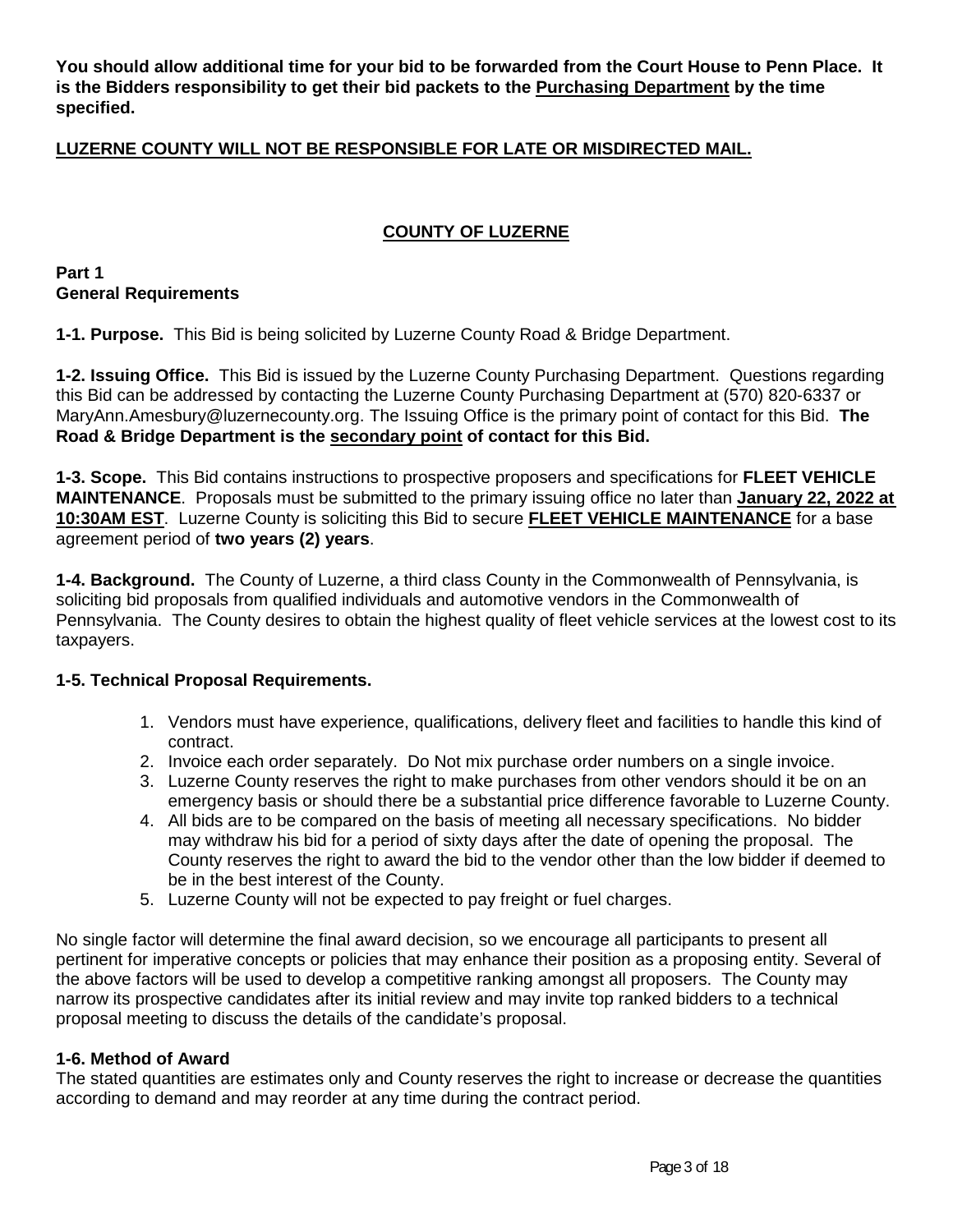The County will purchase from the successful bidder for a period of two (2) years, from the date of the contract award through **December 31, 2023.** The County reserves the right to do multiple awards and modify the proposal as it deems necessary.

In determining to whom to award the contract, the County shall consider the following criteria:

- 1. Purchase Price
- 2. The reputation of the vendor and of the vendor's goods and services.
- 3. The quality of the vendor's goods and services.
- 4. The extent to which the goods or services meet the County's needs.
- 5. The vendor's past relationship with the County.
- 6. All companies are required to submit with their bid a certificate of insurance, business licensure, and/or any state or federal accreditation certification.

**1-7. Rejection of Proposals.** The assignment of the above services may be made to one or more of the bidders responding to this Notice, but Luzerne County reserves the right to reject any and/or all proposals submitted, to cancel the solicitation requested under this Notice, and/or to re-advertise solicitation for these services.

**1-8. Incurring Costs.** Luzerne County is not liable for any cost incurred by bidders prior to issuance of a contract.

**1-9. Amendment to the Bid.** If it becomes necessary to revise any part of this Bid, an amendment will be issued to all bidders who received the basic Bid for which Luzerne County has identified and the amendment will be published on the County's website.

**1-10. Proposals.** To be considered, bidders must submit a complete response to this Bid. Each bid must be submitted with one (1) original and three (3) copies to the Issuing Office. The Bidder will make no other distribution of bids. An official authorized to bind the Bidder to its provisions must sign all bids. For this Bid, the proposal must remain valid for at least sixty (60) days. The contents of the proposal of the successful Bidder may become contractual obligations if a contract is executed.

**1-11. Economy of Preparation.** Bids should be prepared simply and economically, providing a straightforward, concise description of the Bidder's ability to meet the requirements of the Bid. Please refrain from adding unnecessary text and materials (Brochures or Company Amplifications) to the bid.

**1-12. Ownership.** All Bidders shall certify and acknowledge ownership of all property proposed for the use for this Bid. No "third party" agreements shall be considered. Bidders shall also certify ownership of all access to the property proposed for use as parking area for this Bid. Bidders that include any access or portion of the parking area that is under easement, agreement and/or covenant with a third party shall be rejected. Bidders must include names of all owners of the bidder's firm if not applying as an individual.

**1-13. Insurance.** All Bidders shall be responsible for furnishing and maintaining insurance in accordance with the specifications indicated as follows:

| <b>Commercial Automobile Liability</b> | Bodily Injury Liability and Property Damage Liability Insurance<br>\$1,000,000 each occurrence. |
|----------------------------------------|-------------------------------------------------------------------------------------------------|
| <b>Commercial General Liability</b>    | Bodily Injury Liability and Property Damage Liability Insurance<br>\$1,000,000 each occurrence. |
| <b>Professional Liability</b>          | Shall include errors and omissions providing \$1,000,000 coverage.                              |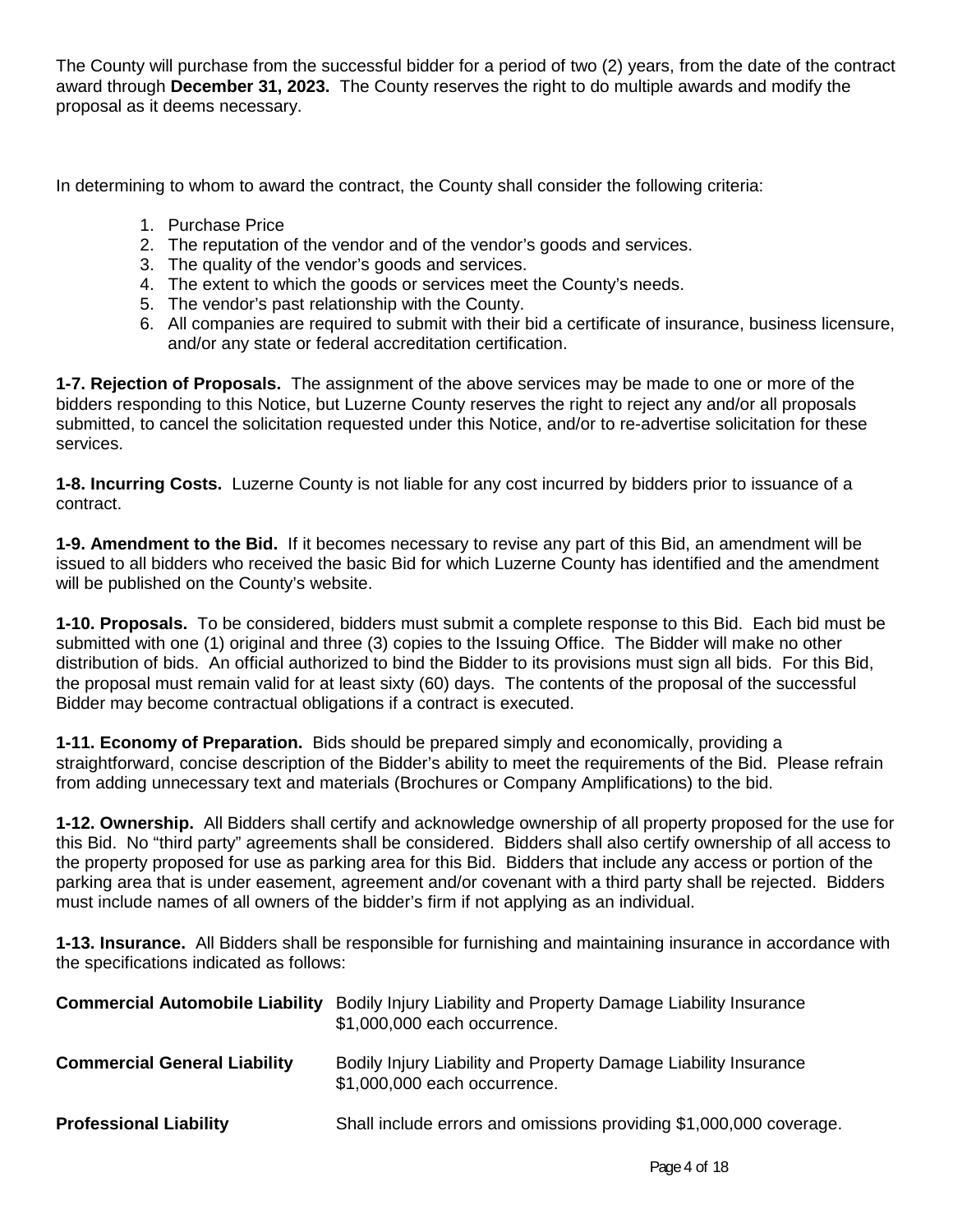The above insurance shall be applied by the successful proposer to all of its employees, agents and subcontractors throughout the life agreement at no additional cost to Luzerne County. Luzerne County shall be listed on all above insurance policies as an "Additional Insured" cancelable only on thirty (30) days prior written notice to the Issuing Office. The successful proposer shall provide waiver of subrogation in favor of Luzerne County. The successful lessor shall also indemnify and hold Luzerne County harmless from any and all court action and/or suits resulting from the agreement.

**1-14. Government Experience.** Each bidder should detail its past experience with specific reference to success with similar government entities in terms of size.

**1-15. Form of Proposal.** Attached to this Bid is the form of proposal which shall be used by all prospective bidders to submit a response to this Bid. The form shall be completely executed prior to submittal to the issuing office. If any blanks have not been filled in, Luzerne County may immediately reject the proposal as incomplete. All prospective bidders are instructed to completely examine this Bid prior to completing and submitting the form of proposal.

**1-16 TERMINATION.** This agreement can be terminated by either party notifying the other at least sixty (60) days in advance, prior to separation. The notification will be in accordance with article 10. In the event that the agreement is terminated, the County will compensate the **VENDOR** only for work completed up to the date of termination at the sole discretion of the county. The **VENDOR** shall be required to submit all completed work product deliverables up to the date of termination with in (7) business days of the official date of termination. Approval of this condition shall be the sole discretion of the **COUNTY**. If the termination of the Agreement is due to **VENDOR** notification or if the termination is due to default, in any way, of the **VENDOR**, and the termination results in the loss and/or uselessness of partially completed work product that was previously paid by the **COUNTY** to the **VENDOR**, the **VENDOR** shall return all sums paid to date for the work for all task orders affected. No offset shall be applied by the **VENDOR.**

**1-17. Pennsylvania Law to Apply.** This Agreement shall be construed under and in accordance with the laws of the Commonwealth of Pennsylvania and all obligations of the parties created hereunder are performable in Luzerne County, Pennsylvania, and any suit arising hereunder shall be brought only in said County.

**1-18. Legal Construction.** In case any one or more of the provisions contained in this Agreement shall for any reason be held to be invalid, illegal or unenforceable in any respect, such invalidity, illegality, or unenforceability shall not affect any other provisions hereof and the Agreement shall be construed as if such invalid, illegal or unenforceable provisions had never been contained herein.

**1-19. Amendment**. No amendment, modification, or alteration of the terms hereof shall be binding unless the same be in writing, dated subsequent to the date hereof, and be duly executed by the parties hereto.

**1-20. Excuses.** Neither **VENDOR** nor **County** shall be required to perform any term, condition, or covenant in this Agreement so long as such performance is delayed or prevented by any acts of God, strikes, lockouts, material or labor restrictions by any government authority, civil riot, floods, or any other cause not reasonably within the control of the parties except that constant protection of all County assets must be maintained at all times by the **VENDOR** during the life of this Agreement.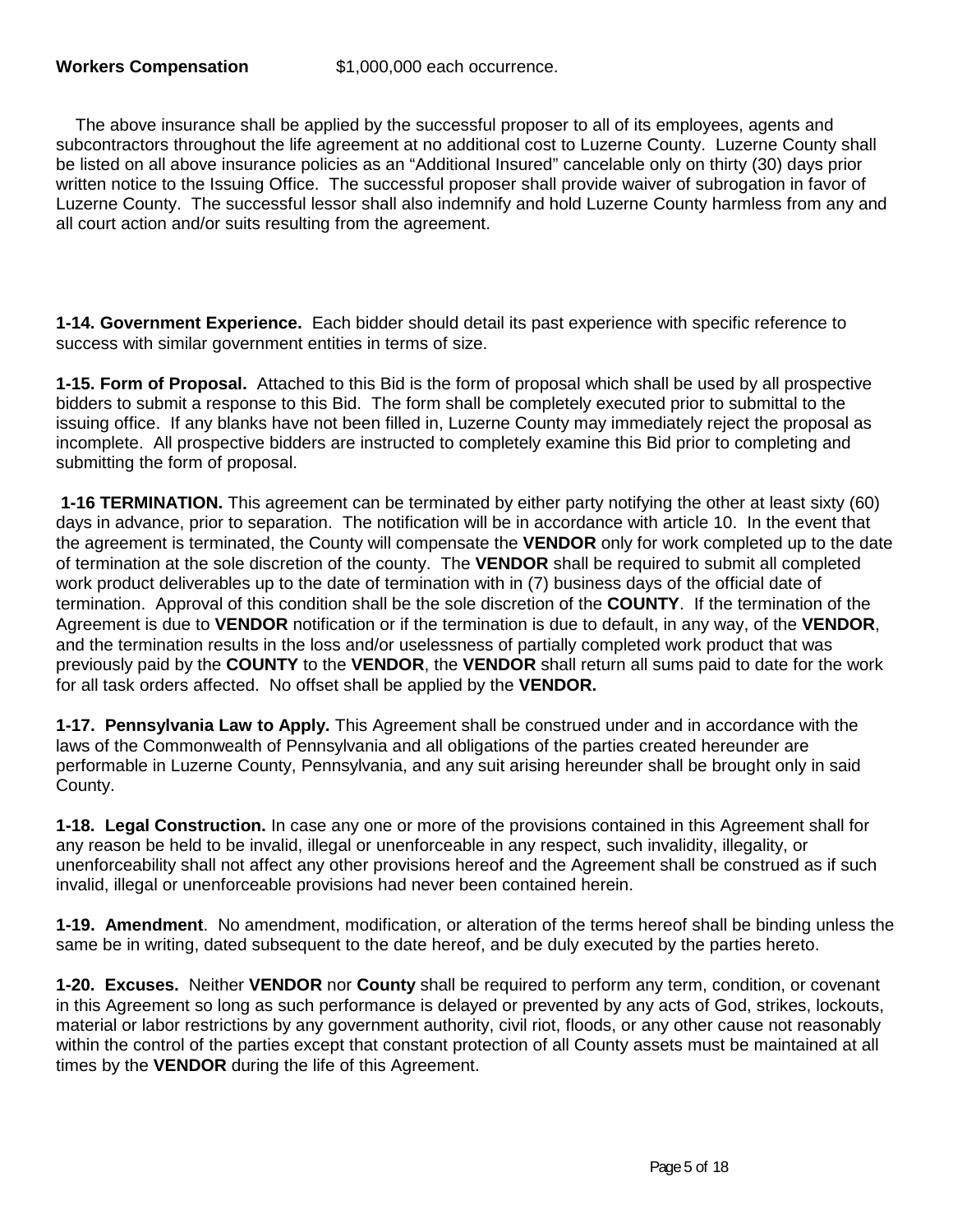## **General Instructions to Respondents**

- 1. All prices shall be inclusive.
- 2. Any alterations, erasures, additions to or omissions of required information, or change of specifications or bidding schedule, is done at the risk of the responder and may result in rejection of his/her RFP. In case a responder finds discrepancies or omissions, or is in doubt as to the meaning of the specifications of bidding schedule, he/she should at once notify the Luzerne County Purchasing Department, who will reply to such questions in official supplement and copies will be sent simultaneously to all responders.
- 3. All responders are responsible to see that their names appear in the purchasing department office on the form recording the names of prospective responders, so that the responders are assured of receiving pertinent bulletins which may be issued before the RFP's are opened.
- 4. All responders must be recognized dealers in the materials specified and qualified to advise in its application of use. The responders at any time requested, must satisfy the County Manager and administrative officers that they have the requisite organization, capital, plant, stock, ability and experience to satisfactorily execute the contract in accordance with the provisions of the contract in which responder is interested.
- 5. Submitting a proposal when it is intended to sublet the contract is cause for rejection of your RFP, or cancellation of the contract, unless approval is given in writing by Luzerne County prior to the RFP opening.
- 6. It is agreed by the parties hereto that wherever the word "purchasing agent" or the pronoun in place thereof occurs in the articles of agreement of specifications, it is hereby expressly understood that the Purchasing Agent is acting only under the authority of and subject to the approval of the County Manager and administrative officers.
- 7. In case of error in the extension of prices, the unit price shall govern.
- 8. The contract will not be awarded to any corporation, firm, or individual who has failed in any former contract with Luzerne County to perform work or delivery of guarantee.
- 9. It is expressly understood and agreed that the inspection of materials and workmanship by the purchasing or issuing department will in no way lessen the responsibility of the contractor or release him/her from obligations to perform and deliver to the county satisfactory work and materials. The contractor agrees to pay the cost of all tests for defective materials and to allow the cost to be deducted from any money due him/her from the county otherwise bondsmen in this case are liable for satisfactory completion of the contract.
- 10. When the contract has been duly signed and the contract bond covering the same approved, then and not before, the contractor may secure instructions from the purchasing agent pertaining to the procedure of the work or delivery.
- 11. If more than one RFP is offered by any one party or in the name of his/her clerk, partners or other person, all such bids may be rejected. However, a party who has quoted prices on materials to a responder is not thereby disqualified from quoting prices on materials to other responders or from submitting a RFP directly for the materials or work.
- 12. The County Manager and administrative officers reserve the right to reject any and all RFP's or specifications when deemed to the best interests of the county and also to purchase any part or none of the materials specified.
- 13. All terms, rebates and discounts shall be considered to be offered effective as of the date of payment by the County notwithstanding anything to the contrary expressed by the responder in his/her RFP.
- 14. The County will reject all materials that do not meet the specifications even though the responders list the trade names of such materials on the proposal sheet.
- 15. The material and equipment shall be delivered to the County of Luzerne, Pennsylvania. All prices quoted shall be f.o.b., Luzerne County Court House, or point of destination within Luzerne County.
- 16. The party or parties bidding upon this proposal to whom the award or awards are made may be required to enter into a contract with the County of Luzerne within sixty (60) days of notification by the Purchasing Agent. Failure to do so, the award may be cancelled. (And the check submitted shall be forfeited and become the absolute property of the County of Luzerne.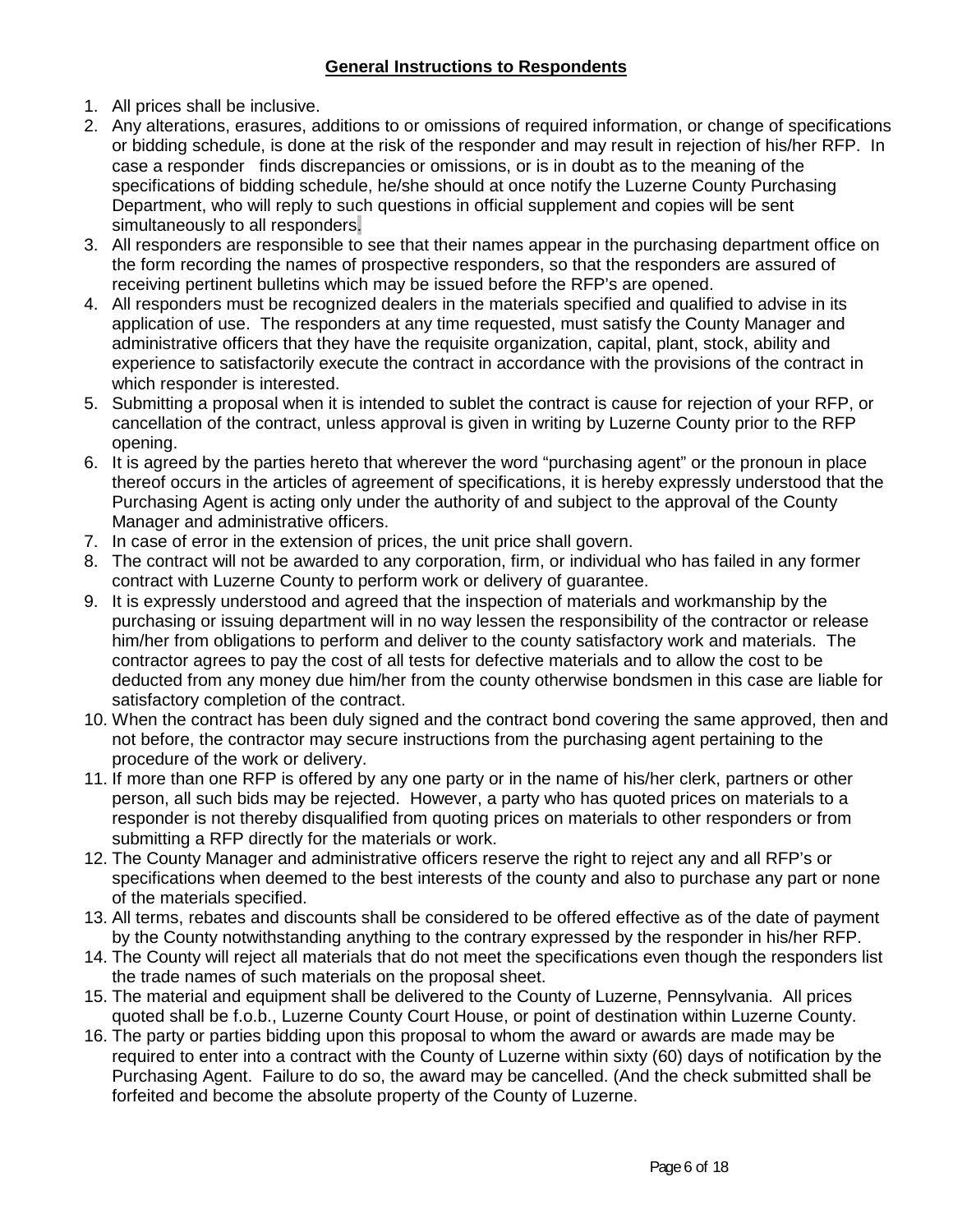- 17. The responder or responders to whom the contract is awarded agrees to relinquish the County of Luzerne from all suits or action of any nature or description brought against them for or on account of the use of patents, appliances, products or processes.
- 18. The County Manager and administrative officers, however, at their discretion, may extend the time for the completion of this contract, if prevented by strikes of employees or by reason of it being impossible to procure, the necessary material, equipment, etc.
- 19. All RFP's must be made on proposal blanks attached to these specifications and made part thereof, and must be enclosed in sealed envelope/package directed to the Luzerne County Purchasing Department. Attached labels must be placed upon outside of said envelope/package, failure to do so may result in rejection of submitted RFP.
- 20. Responders must write or print the figures in ink or typewritten.
- 21. A proposal which is incomplete, obscure, conditional or unbalanced or which contains additions not called for or irregularities of any kind or alterations may be rejected.
- 22. The County Manager and administrative officers of Luzerne County reserve the right to reject any or all proposals, or any part or parts thereof as may deem to the best interest of the County of Luzerne. The Luzerne county manager also reserves the right to cancel the award at any time before the execution of the contract.
- 23. Luzerne County reserves the right for the Luzerne County and/or the Luzerne County Manager and/or their respective designees to perform financial and/or performance audits on any purchase, sale, award, contract or other transactions involving Luzerne County. therefore, any party to a purchase, sale, award, contract or other transaction involving Luzerne County must grant to the Luzerne County Controller and/or the Luzerne County Manager and/or their respective designees reasonable access to any property and/or equipment purchased in whole or in part with Luzerne County funds and must grant reasonable access for review, inspection and reproduction of any and all financial, employment and/or other records of the vendor, contractor, subcontractor or other entity deemed relevant by the Luzerne County Controller and/or Luzerne County Manager.
- 24. With respect to responders that are permitted to provide certified checks, cashier's checks and/or trust company treasurer's checks in lieu of a bid bond, such checks shall be returned to unsuccessful responders within thirty (30) days following the award of the RFP and will not be cashed. Luzerne County may deposit the check of the successful responder and may retain such funds until the successful responder enters into an agreement with Luzerne County to fulfill the RFP on the terms submitted by that responder. With respect to successful responders that are permitted to provide certified checks, cashier's checks an/or trust company treasurer's checks in lieu of a performance bond, such checks may be cashed and retained by Luzerne County pending the responders full and faithful performance of the RFP.
- 25. Luzerne County will **NOT** accept vendor contracts that include automatic renewal and price escalation clauses.
- 26. The successful responder must permit the County to make payment to vendor by credit or debit card without penalty or surcharge.
- 27. Price/cost shall be considered, but need not be the sole determining factor.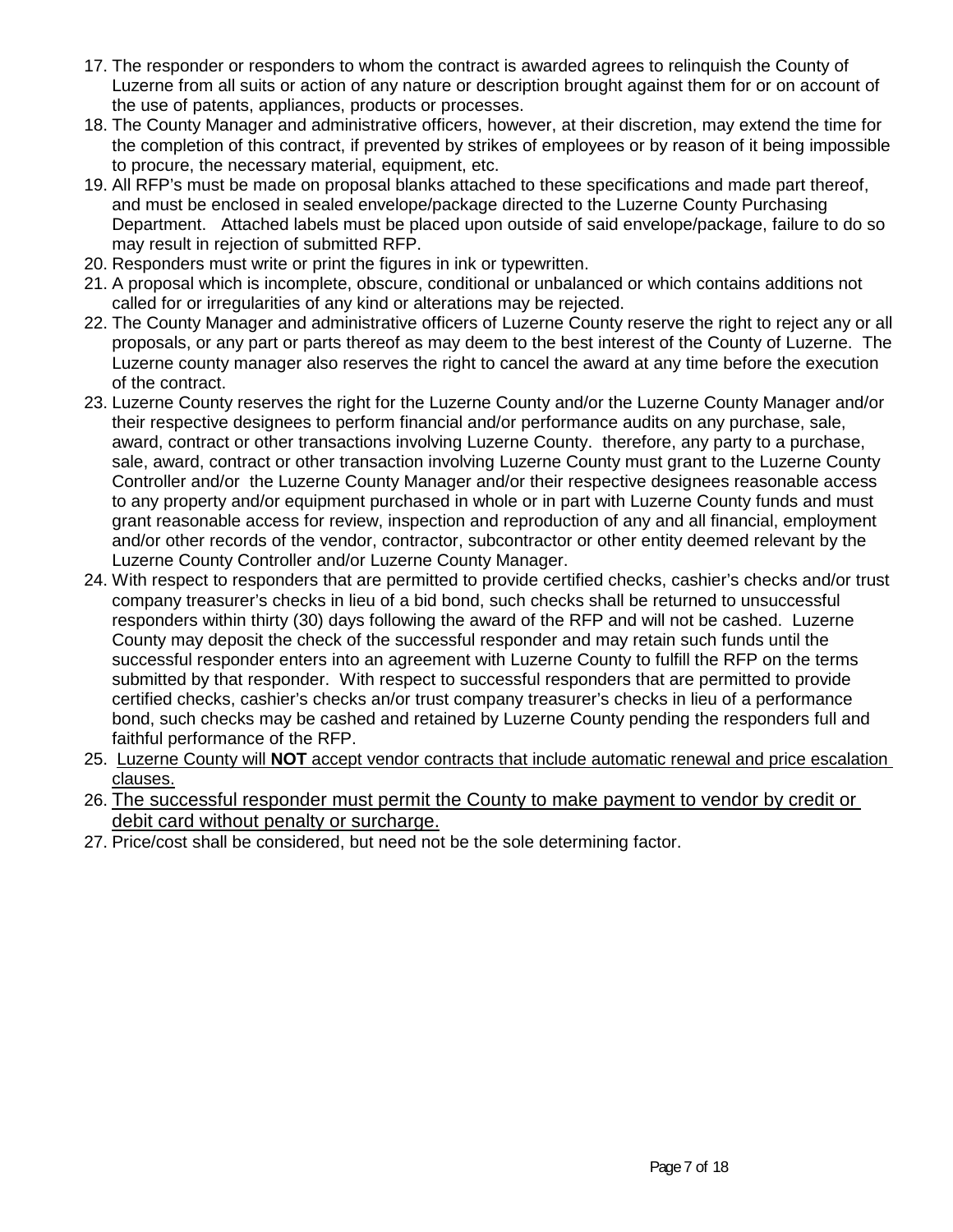## **SCOPE OF WORK**

## **WORK AREA LOCATIONS AND DESCRIPTIONS**

## **Location of Work – At all vendor advertised service areas and locations,**

## **Description of Work:**

Preform PA State Safety Inspections, PA State Emission inspections, oil changes, tire installation, wheel alignment. Provide an hourly rate for shop service. Provide an hourly rate for road service (battery replacements and tire changes).

## **CONTRACT SPECIFICATIONS**

## **"Work Item #1 – PA State Safety Inspection"**

**Location:** At any vendor location.

#### **Scope of Work:** The vendor shall perform a PA State Safety Inspection per vehicle.

## **Materials:**

The vendor shall provide all necessary equipment, labor, material and tools required to perform work.

**Measurement and Payment:** Per Service **Estimated Quantity:** Yearly, One-hundred and twenty (120) Max

## **"Work Item #2 - PA State Emission Inspection"**

**Location:** At any vendor location.

**Scope of Work:** The vendor shall perform a PA State Emission Inspection per vehicle.

**Materials:** The vendor shall provide all necessary equipment, labor, material and tools required to perform work.

**Measurement and Payment:** Per Service

**Estimated Quantity:** Yearly, One-hundred and twenty (120) max**.**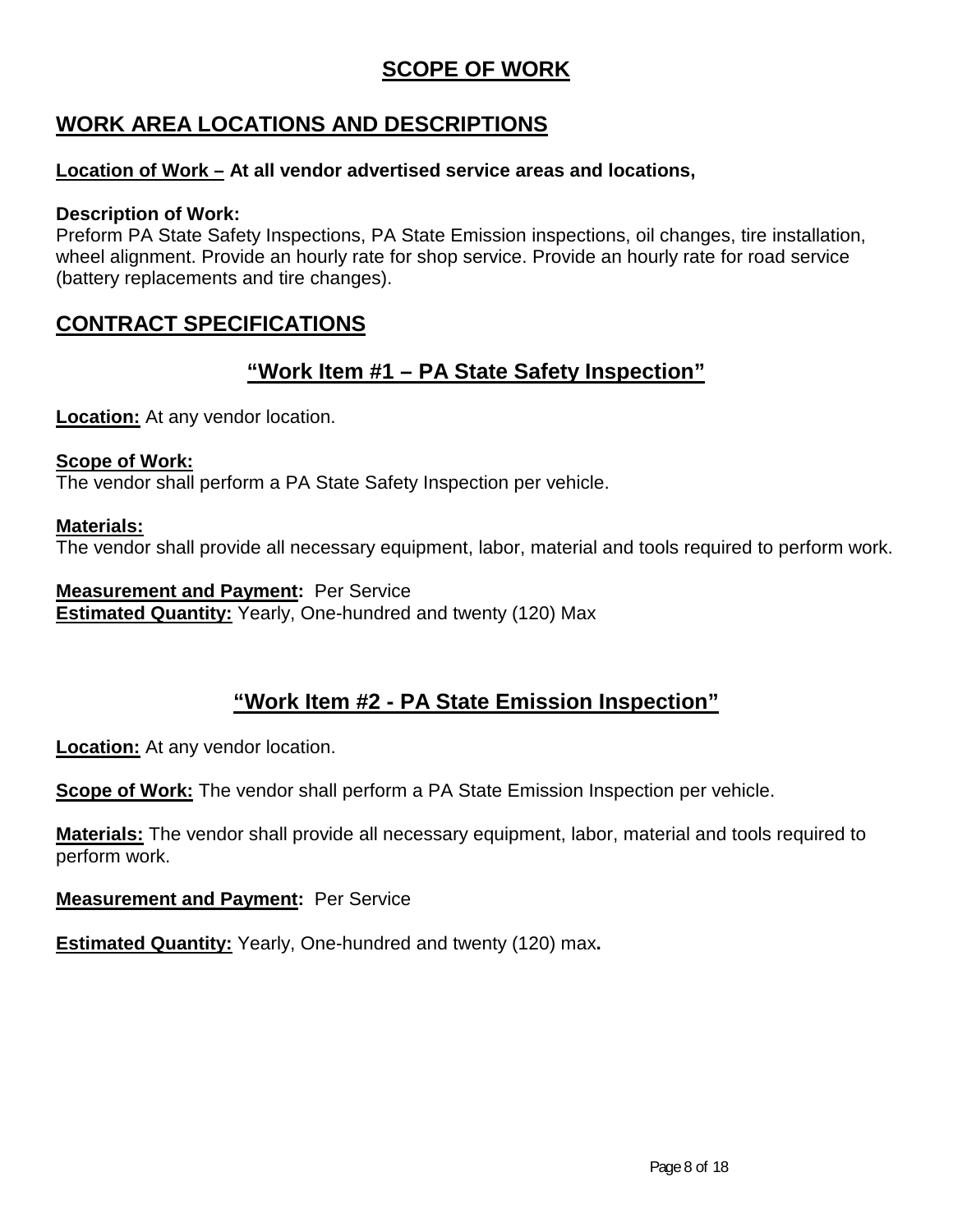## **"Work Item #3 – Oil Change"**

**Location:** At any vendor location.

**Scope of Work:** The vendor shall perform an oil change per vehicle.

**Materials:** The vendor shall provide all necessary equipment, labor, material and tools required to perform work. Price should be based on a five-quart oil change and filter. A price per additional quart if needed.

**Measurement and Payment:** Per oil change. Per conventional and synthetic oil. Price per additional quart(s) if needed**.** 

**Estimated Quantity:** Yearly, one-hundred and fifty (150) max**.**

## **"Work Item #4 –Tire Installation"**

**Location:** At any vendor location.

**Scope of Work:** The vendor shall perform tire installation per vehicle.

**Materials:** The vendor shall provide all necessary equipment, labor and tools required to perform work. This to include mounting, balancing and installation.

**Measurement and Payment:** Per tire installation**.** Provide details on pricing. For example, COSTARS pricing or any discount from standard pricing.

**Estimated Quantity:** Yearly, fifty (50) max.

## **"Work Item #5 – Tire Alignment"**

**Location:** At any vendor location.

**Scope of Work:** The vendor shall perform wheel alignment per vehicle.

**Materials:** The vendor shall provide all necessary equipment, labor and tools required to perform work.

**Measurement and Payment:** Per 4-wheel alignment**.** 

**Estimated Quantity:** Yearly, fifty (50) max.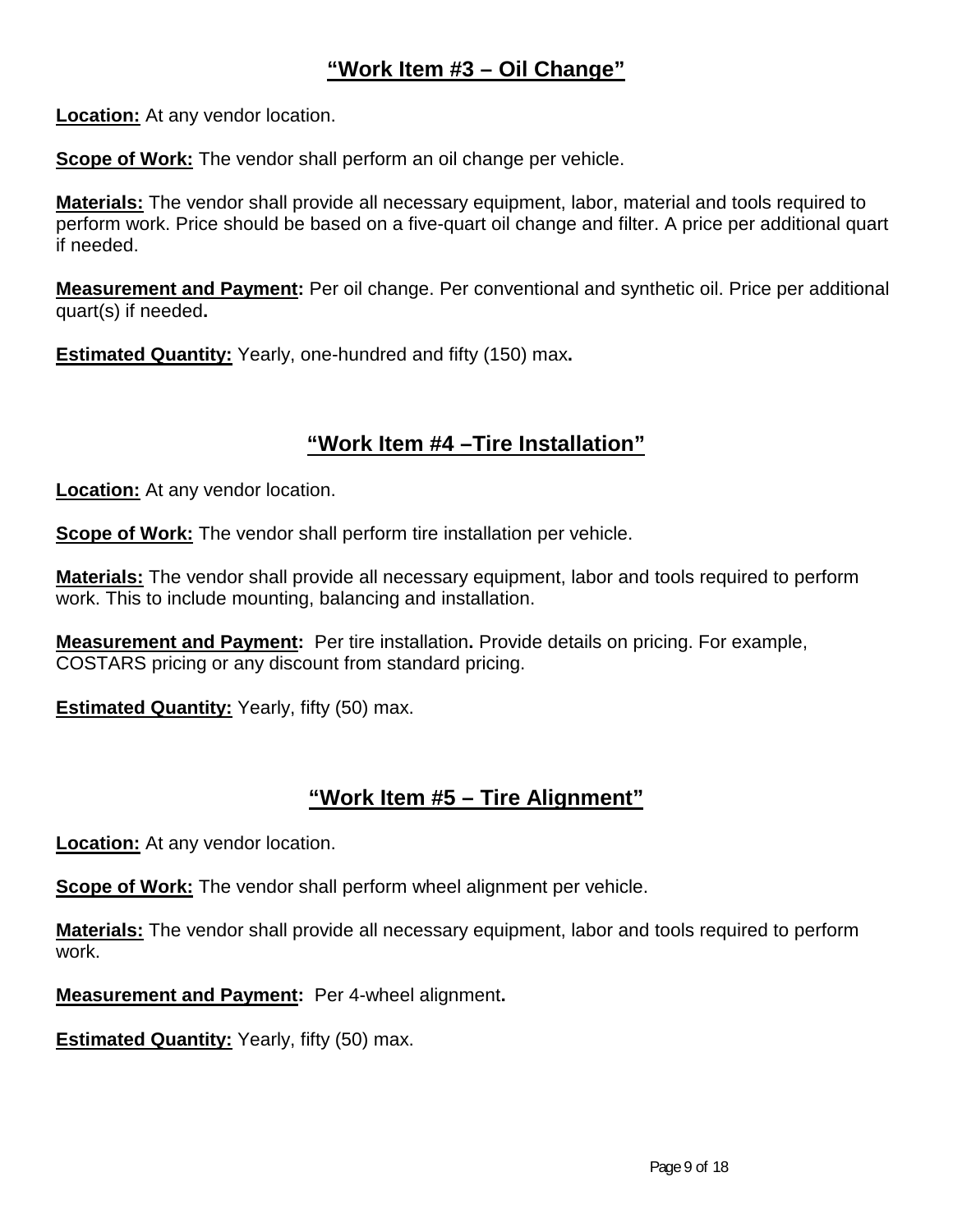## **"Work Item #6 – Shop Service."**

**Location:** At any of vendor location.

**Scope of Work:** The vendor shall provide an hourly rate for shop service. This should include brake work, ball joints and tie rods.

**Materials:** The vendor shall provide all necessary equipment, labor and tools required to perform work.

**Measurement and Payment:** Per hour for shop service**.** 

**Estimated Quantity:** As needed.

## **"Work Item #7 – Road Service."**

**Location:** At designated distance from vendor location(s)

**Scope of Work:** The vendor shall provide an hourly rate for road service. Include any additional charge in addition to the hourly rate. This road service will be to do tire changes, battery replacements and jumpstarts. Please note maximum distance from vendor location.

**Materials:** The vendor shall provide all necessary equipment, labor and tools required to perform work.

**Measurement and Payment:** Per hour for road service**.** Minimum charges. Per mileage.

**Estimated Quantity:** As needed.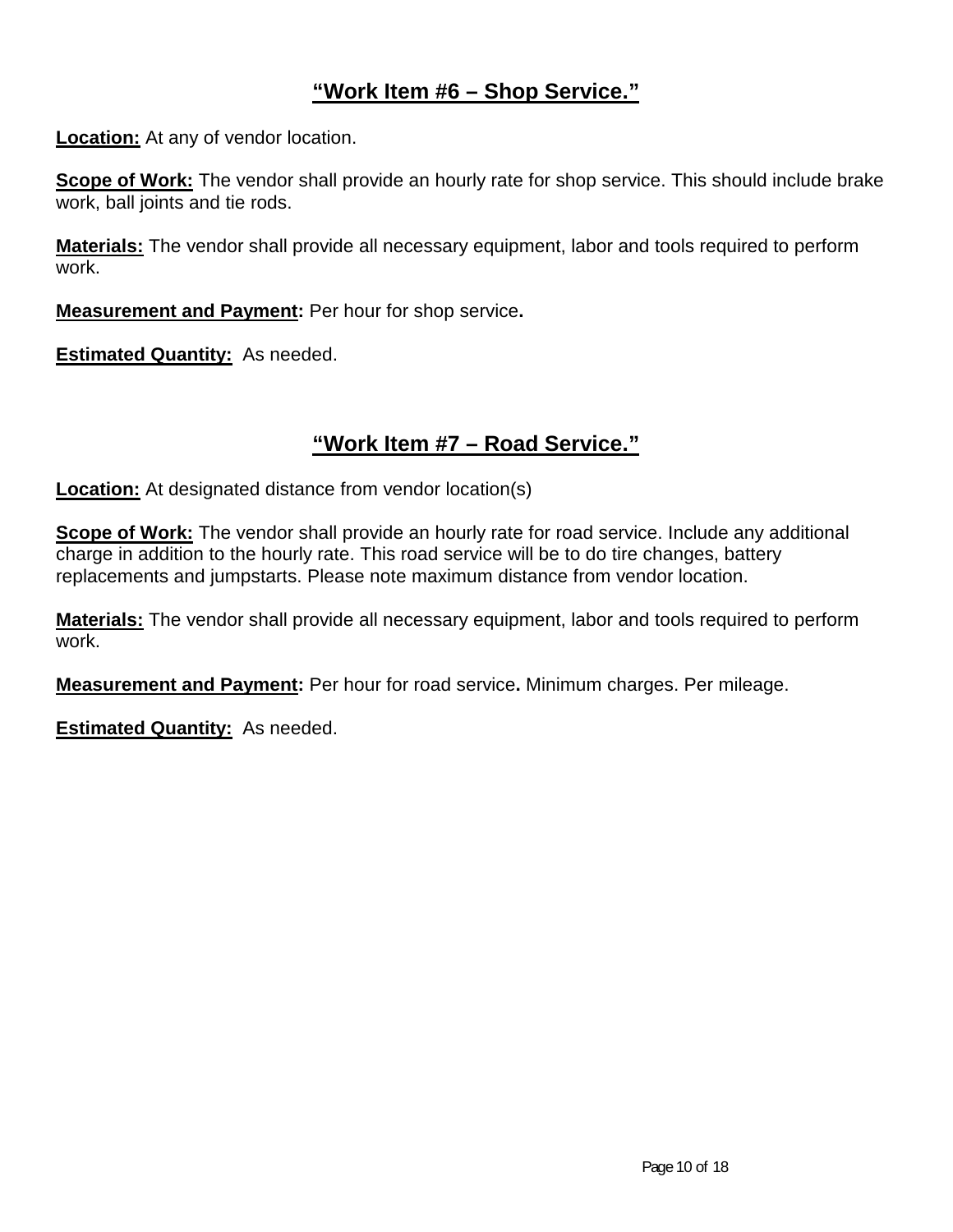## **GENERAL CONDITIONS**

## **Vendor Requirements:**

Vendor shall perform work PA State Safety and Emission Inspections with mechanics with the required certification to conduct PA Safety Inspection of vehicles. The vendor will be responsible for repairing damages occurring as a result of his/her work at no cost to the County.

### **Payment Requirements**

Payment Applications will be mailed to Luzerne County Engineers Office, 200 North River Street Wilkes-Barre, PA 18711.

Pay request: Vendor must provide a complete breakdown of all service provided with a cumulative summary of services provided to date at each work location. Payments will be based on prices established on Bid Form.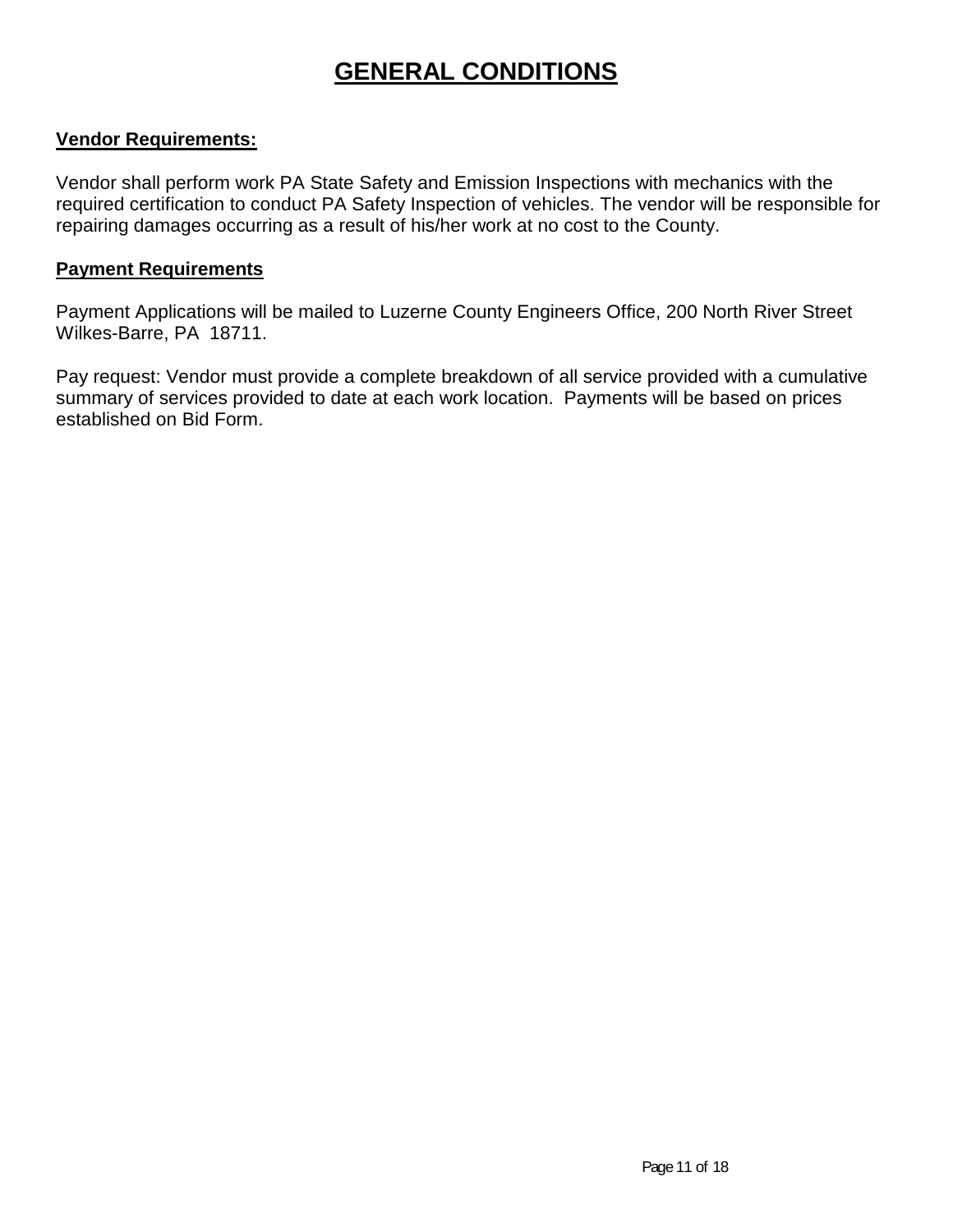## **BID FORM**

Proposal is hereby submitted for "Fleet Vehicle Maintenance". All BID prices for services and materials shall be provided to Luzerne County in accordance with the attached specifications. Contract terms starting the day of acceptance by the County Manager and ending December 31, 2023.

### **DESCRIPTION QUANTITY**

# **ESTIMATED**

**WORK ITEM #1 – PA State Safety Inspections 120 Inspections / year** (Standard maintenance service per specifications) Unit Price in Numbers: <u>per inspection</u> Unit Price in Words: per inspection and the set of the set of the set of the set of the set of the set of the set of the set of the set of the set of the set of the set of the set of the set of the set of the set of the se **ESTIMATED DESCRIPTION QUANTITY WORK ITEM #2 – PA State Emissions Inspections 120 Inspections /year** Unit Price in Numbers: per inspection and the set of the set of the set of the set of the set of the set of the set of the set of the set of the set of the set of the set of the set of the set of the set of the set of the Unit Price in Words: per inspection with the state of the state of the state of the state of the state of the state of the state of the state of the state of the state of the state of the state of the state of the state of **ESTIMATED DESCRIPTION QUANTITY WORK ITEM #3 – Oil Change and lube 150 Changes / year** (Standard maintenance service per specifications) Unit Price in Numbers: example the period of the performance of the perconventional oil change Unit Price in Words: example that the perconventional oil change Unit Price in Numbers: per synthetic oil change Unit Price in Words: per synthetic oil change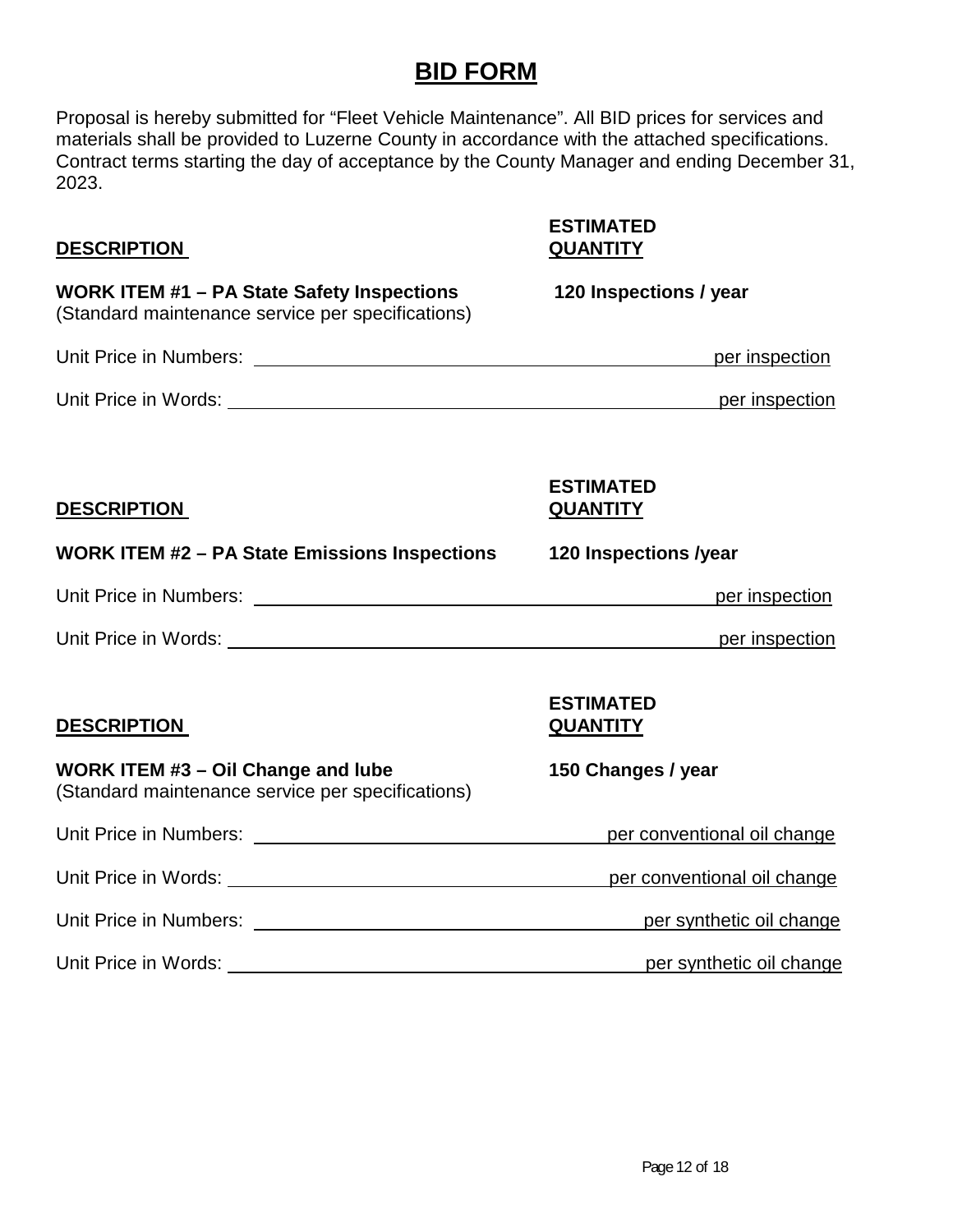## **DESCRIPTION**

**ESTIMATED**

## **WORK ITEM #4 – Tire Installation 50 tires / year**

(Standard service per specifications)

| Unit Price in Numbers:     | per tire |
|----------------------------|----------|
| Unit Price in Words:       | per tire |
| Price of tires in Numbers: | per tire |
| Price of tires in Words:   | per tire |

| <b>DESCRIPTION</b>                                                                         | <b>ESTIMATED</b><br><b>QUANTITY</b> |
|--------------------------------------------------------------------------------------------|-------------------------------------|
| <b>WORK ITEM #5 - Wheel Alignment</b><br>(Standard maintenance service per specifications) | 50 Wheel Alignments / year          |
| Unit Price in Numbers:                                                                     | per alignment                       |
| Unit Price in Words:                                                                       | per alignment                       |

| <b>DESCRIPTION</b>                                                          | <b>ESTIMATED</b><br><b>QUANTITY</b> |          |
|-----------------------------------------------------------------------------|-------------------------------------|----------|
| <b>WORK ITEM #6 - Shop Service</b><br>(Standard service per specifications) | As needed                           |          |
| Unit Price in Numbers:                                                      |                                     | per hour |
| Unit Price in Words:                                                        |                                     | per hour |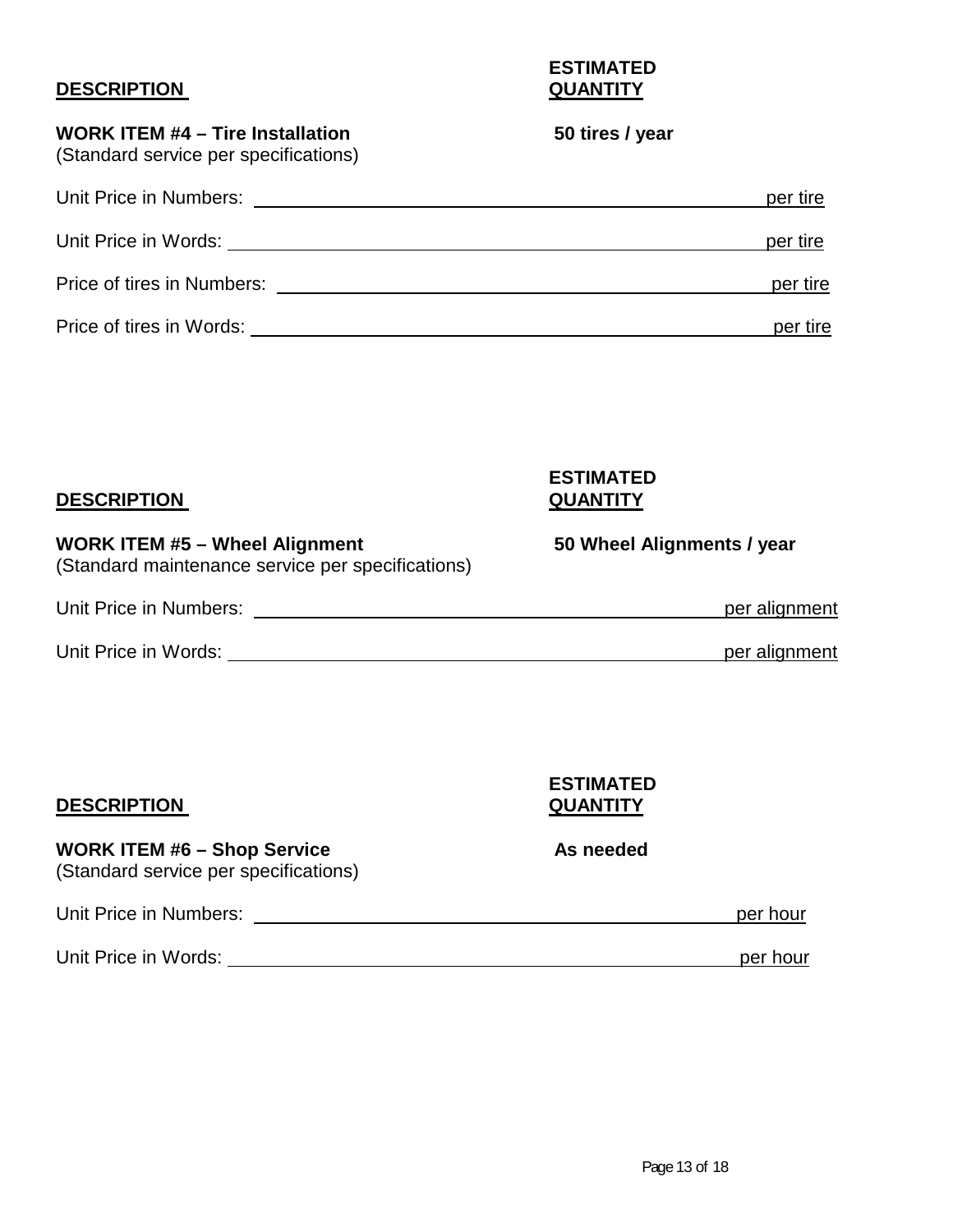## **DESCRIPTION**

**ESTIMATED**

| <b>WORK ITEM #7 - Road Service</b><br>(Standard service per specifications) | As needed           |
|-----------------------------------------------------------------------------|---------------------|
|                                                                             | per hour            |
|                                                                             | per hour            |
|                                                                             | per mile            |
|                                                                             |                     |
|                                                                             | minimum per trip    |
|                                                                             | minimum per trip    |
|                                                                             |                     |
| Proposal Submitted by: 1997 1998 1999                                       |                     |
|                                                                             | <b>Company Name</b> |
|                                                                             |                     |
|                                                                             |                     |
| Authorized Signature:<br><u>Latin Communication</u>                         |                     |
| <b>BU#</b>                                                                  |                     |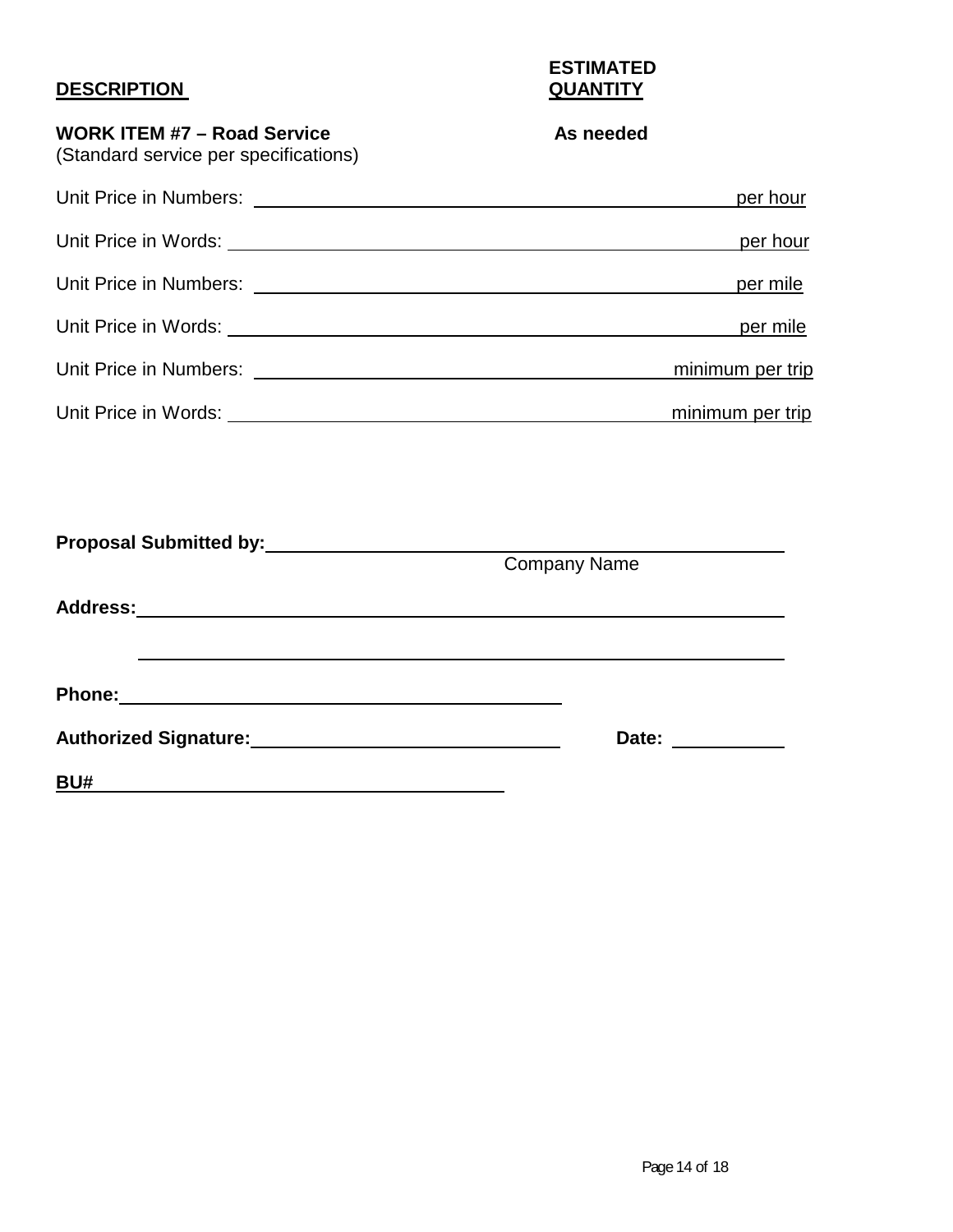#### **Return to Purchasing Department Proposal Blanks**

#### To the County Manager:

I, the undersigned being a duly authorized representative of

\_\_\_\_\_\_\_\_\_\_\_\_\_\_\_\_\_\_\_\_\_\_\_\_\_\_\_\_\_\_\_\_\_\_\_\_\_\_\_\_\_\_\_\_\_\_\_\_\_\_\_\_\_\_\_\_\_\_\_\_\_\_\_\_\_\_\_\_\_\_\_\_ Submit for your consideration a proposal to supply

The price for which (I/we) will supply each item specified on the following pages is shown immediately after the description of the particular article.

(I/we) agree, if awarded the contract for any items shown on the attached specifications, to enter into a written agreement and to furnish the said items at the price shown, and to furnish a performance bond (if applicable) within sixty (60) days.

|                         | Signature-typewritten       |  |
|-------------------------|-----------------------------|--|
| Signature-signed in ink |                             |  |
|                         |                             |  |
|                         | <b>Street</b>               |  |
|                         | City & State                |  |
|                         | Company telephone number    |  |
|                         | Salesman's telephone number |  |
|                         | Company fax number          |  |
|                         | <b>E-Mail Address</b>       |  |

Date: 20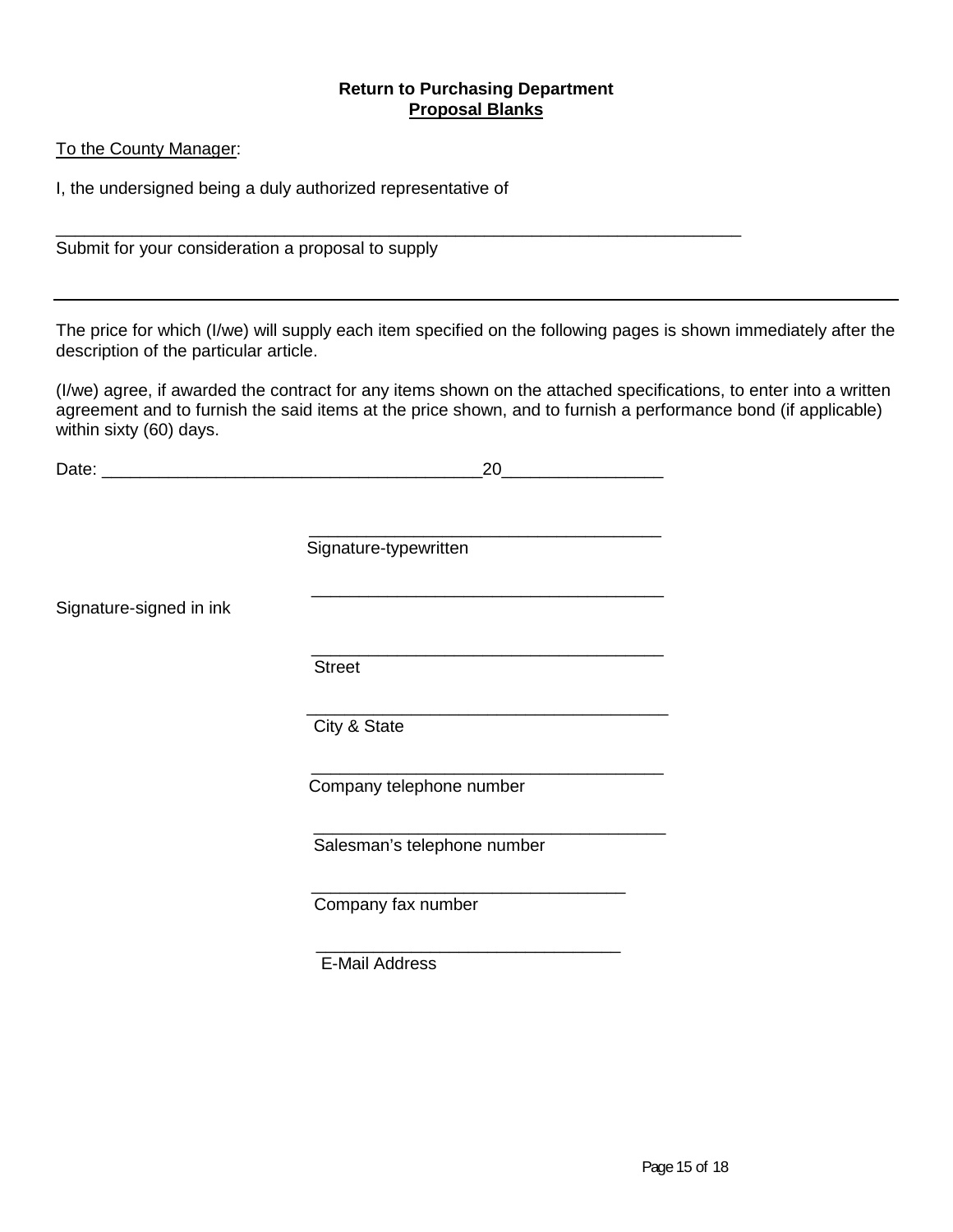#### Non Collusion Affidavit

| State of |  |  |  |
|----------|--|--|--|
|          |  |  |  |
|          |  |  |  |
|          |  |  |  |

County of **Example 20** 

\_\_\_\_\_\_\_\_\_\_\_\_\_\_\_\_\_\_\_\_\_\_\_\_\_\_, being first duly sworn, deposes and says that:

(1) She/He is the\_\_\_\_\_\_\_\_\_\_\_\_\_\_\_\_\_\_\_\_\_\_\_\_\_\_\_\_\_\_\_\_\_\_\_\_ (owner, partner, officer, representative or agent) of the Bidder that had submitted the attached proposal.

(2) She/He is fully informed with respect to the preparation and contents of the attached proposal and of all pertinent circumstances respecting such proposal.

(3) Such proposal is genuine and is not part of any conspiracy, collusion or deception.

(4) Neither the said responder nor any of its officers, partners, owners, agents, representatives, employees or parties in interest, including this affiant, has in any way colluded, conspired, connived or agreed, directly or indirectly with any other responder, firm or person to submit a collusive or sham proposal in connection with the contract for which the attached bid has been submitted or to refrain from proposing in connection with such contract, or has in any manner, directly or indirectly, sought by agreement or collusion or communication or conference with any other proposer, firm or person to fix the price or prices in the attached proposal or of any other responder, or to fix any overhead, profit or cost element for the prices or the proposal price of any responder, or to secure through any collusion, conspiracy connivance or unlawful agreement any advantage against the any person interested in the proposed contract; and the price or prices quoted in the attached bid are fair and proper and are not tainted by any collusion, conspiracy, connivance or unlawful agreement on the part of the responder or any of its agents, representatives, owners, employees, or parties in interest, including this affiant.

(5) The price(s) and amount of this proposal have been arrived at independently and without consultation, communication or agreement with any other contractor, proposer, or potential proposer.

(6) Neither the price(s) nor the amount of this proposal, and neither the approximate price(s) nor the approximate amount of this proposal, have been disclosed to any other firm or person who is a responder/proposer or potential proposer, and they will not be disclosed before proposal opening.

(7) No attempt has been made or will be made to induce any firm or person to refrain from submitting a proposal on this contract, or to submit a proposal higher than its proposal, or to submit any intentionally high or noncompetitive proposal or other form of complementary proposal.

(8) The proposal of my firm is made in good faith and not pursuant to any agreement or discussion with, or inducement from, any firm or person to submit a complementary or other noncompetitive proposal.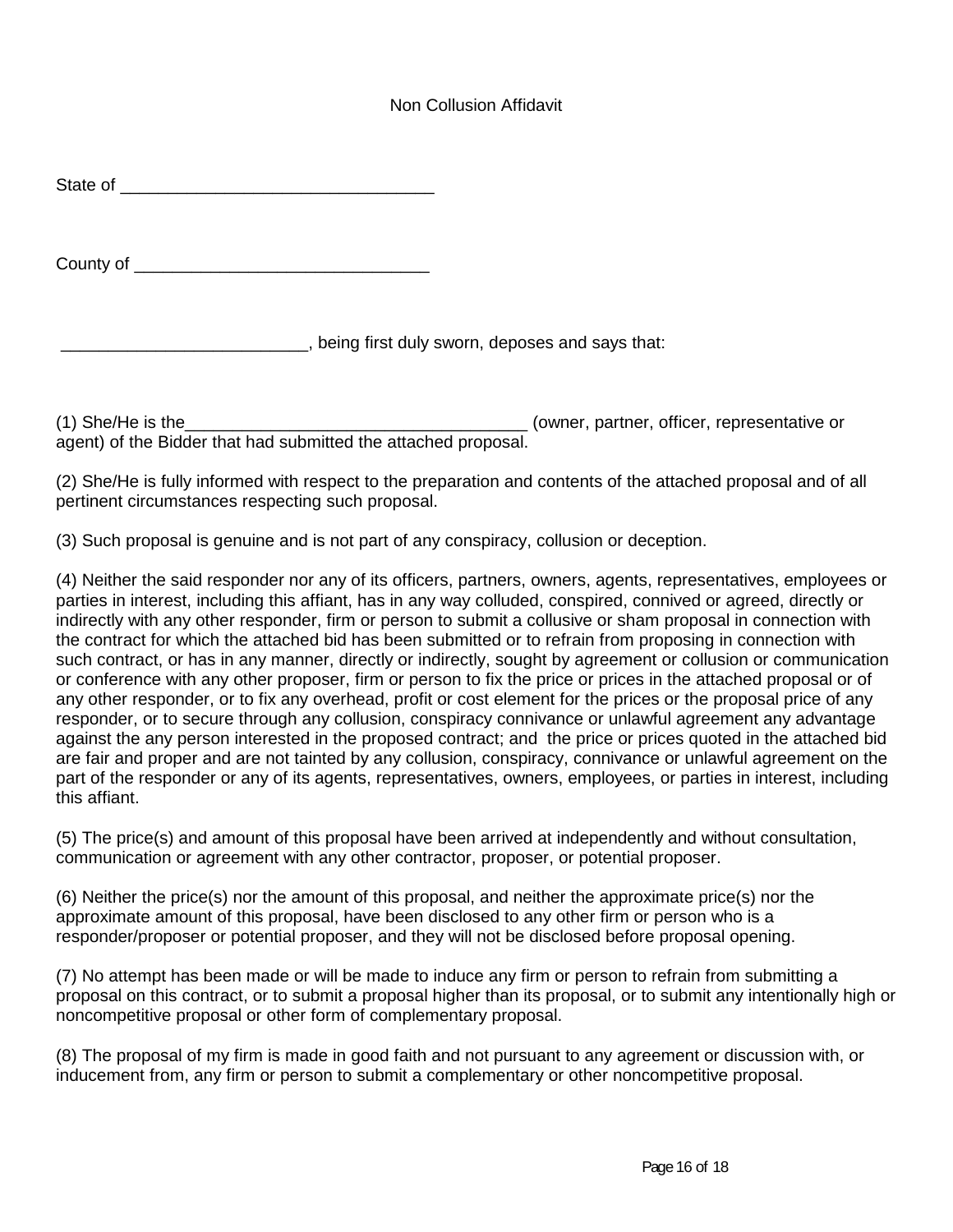(9) The above representations are material and important, and will be relied on by Luzerne County in awarding the contract(s) for which this proposal is submitted. I understand and my firm understands that any misstatement in this affidavit is and shall be treated as fraudulent concealment from Luzerne County of the true facts relating to the submission of proposals for this contract.

|                                           | (Name)                                                                |
|-------------------------------------------|-----------------------------------------------------------------------|
|                                           | (Title)                                                               |
|                                           | Subscribed and sworn to before me this ________day of _________, 20__ |
| Name                                      |                                                                       |
| Title                                     |                                                                       |
| My commission expires ___________________ |                                                                       |